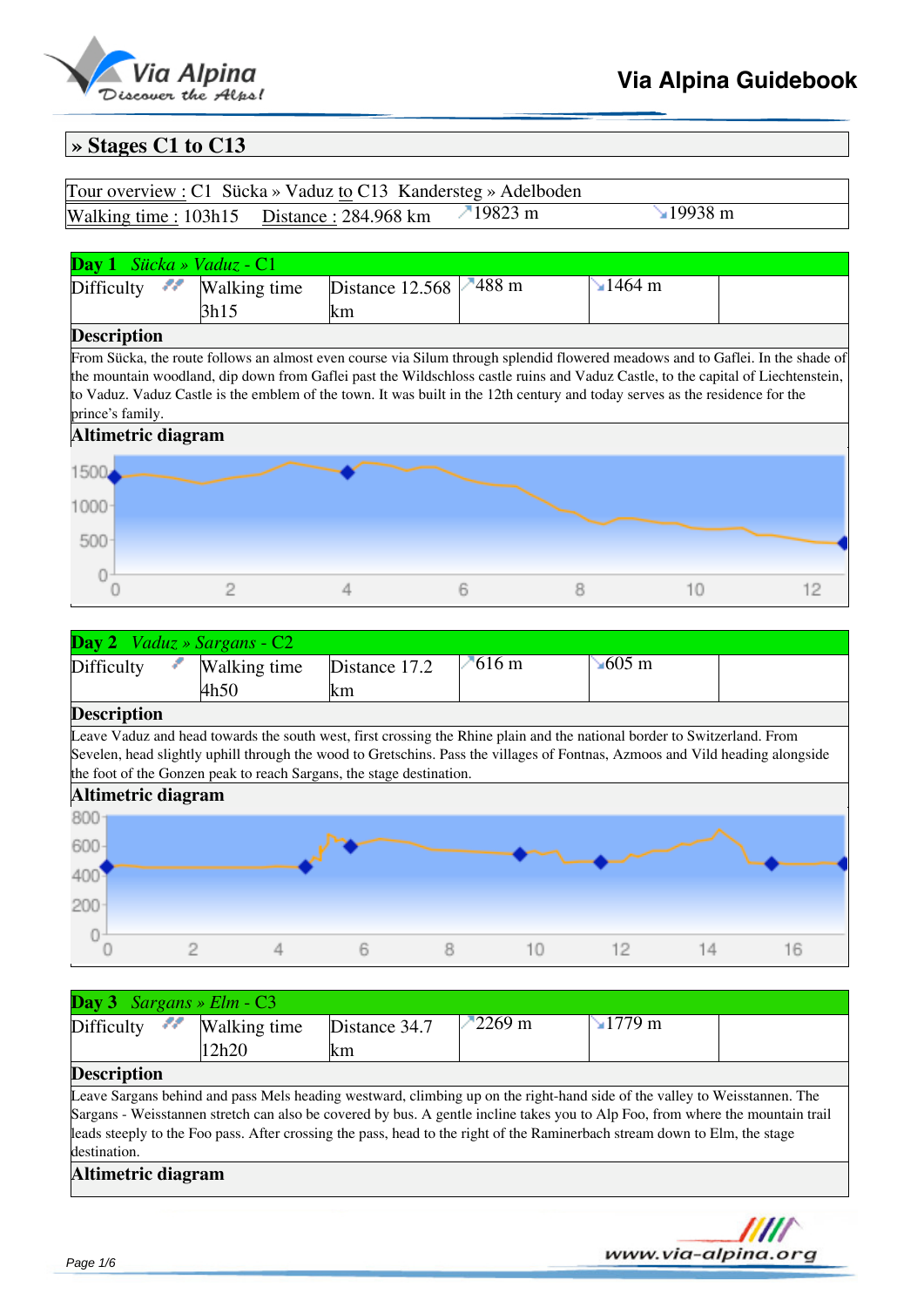

# **Via Alpina Guidebook**



| Day 4 $Elm \gg Linthal - C4$ |                                                                                                                                |               |              |                                    |          |  |  |  |  |  |
|------------------------------|--------------------------------------------------------------------------------------------------------------------------------|---------------|--------------|------------------------------------|----------|--|--|--|--|--|
| Difficulty                   | Walking time                                                                                                                   | Distance 23.9 | $\n  1662$ m | $\textcolor{red}{\textbf{1991}}$ m |          |  |  |  |  |  |
|                              | 9h30                                                                                                                           | km            |              |                                    |          |  |  |  |  |  |
| <b>Description</b>           |                                                                                                                                |               |              |                                    |          |  |  |  |  |  |
|                              | From Elm, the mountain trail climbs steeply westward to the Hängstboden pasture From here, continue on an even course to Erbs. |               |              |                                    |          |  |  |  |  |  |
|                              | The mountain trail leads past the Wichlenmatt meadow to the Richetli pass. After the short, steep descent into the Durnachtal  |               |              |                                    |          |  |  |  |  |  |
|                              | valley, then head on the right-hand side of the valley to Linthal, the stage destination.                                      |               |              |                                    |          |  |  |  |  |  |
| Altimetric diagram           |                                                                                                                                |               |              |                                    |          |  |  |  |  |  |
| 2000<br>1500<br>1000<br>500  |                                                                                                                                |               |              |                                    |          |  |  |  |  |  |
|                              | 6                                                                                                                              | 8<br>10       | 12<br>14     | 16<br>18                           | 22<br>20 |  |  |  |  |  |

| <b>Day 5</b> Linthal » Urnerboden - $C5$ |                      |                               |  |                                              |  |  |  |  |
|------------------------------------------|----------------------|-------------------------------|--|----------------------------------------------|--|--|--|--|
| Difficulty                               | Walking time<br>5h50 | Distance 16 km $\vert$ 1196 m |  | $\textcolor{blue}{\blacktriangleleft}$ 465 m |  |  |  |  |
| Decertation                              |                      |                               |  |                                              |  |  |  |  |

#### **Description**

Either climb steeply from Linthal to the car-free Braunwald spa resort or take the rack railway. From here, the pastures trail - all on a level course - leads past Nussbüel to Stafel village. Immediately after crossing the Klausen-Pass road, follow the Flätschbach stream past the hamlet of Argseeli to the hamlet of Urner Boden, the stage destination.



| <b>Day 6</b> Urnerboden » Altdorf - C6 |                                                                                                                               |                      |                   |               |  |  |  |  |  |
|----------------------------------------|-------------------------------------------------------------------------------------------------------------------------------|----------------------|-------------------|---------------|--|--|--|--|--|
| Difficulty                             | Walking time<br>9h30                                                                                                          | Distance 28.6<br>Ikm | $-2450 \text{ m}$ | $\sim$ 3378 m |  |  |  |  |  |
| <b>Description</b>                     | I eave the hamlet of Urner Roden heading westward and follow the old pass trail up to the Klausen pass. From the pass, follow |                      |                   |               |  |  |  |  |  |

Urner Boden heading westward and follow the old pass trail up to the Klausen pass. From the pass, follow the high-altitude trail past the Heidmanegg to Mettenen. A short, steep climb leads to Spiringen, from where the trail from the Schächental valley leads past Bürglen to Altdorf, the stage destination with its Tell monument.

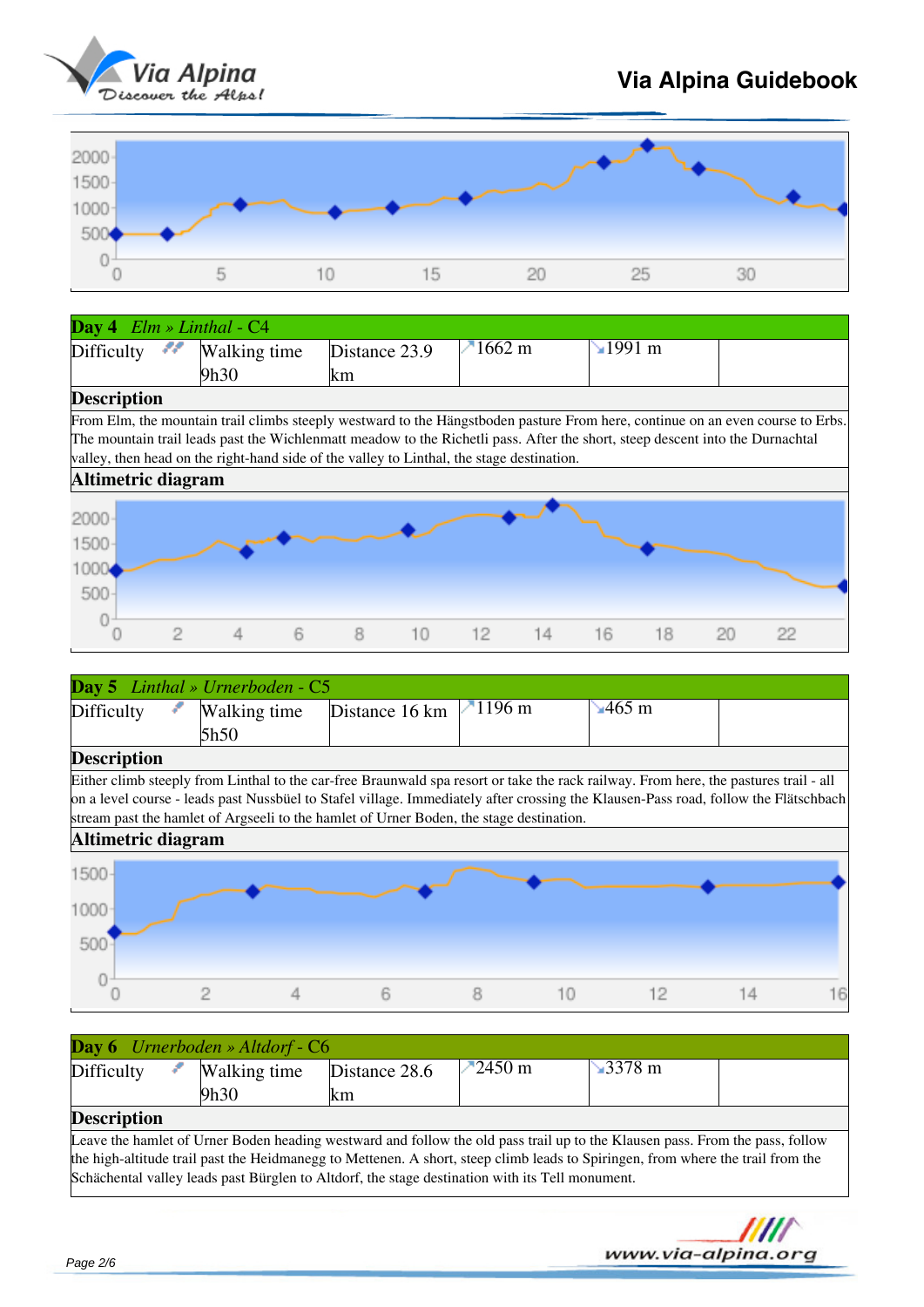



| <b>Day 7</b> Altdorf » Engelberg - $C7$ |              |               |                  |               |  |
|-----------------------------------------|--------------|---------------|------------------|---------------|--|
| Difficulty $\mathcal{M}$                | Walking time | Distance 27.9 | $1934 \text{ m}$ | $\sim$ 1377 m |  |
|                                         | 10h20        | lkm           |                  |               |  |
| $\overline{\phantom{a}}$                |              |               |                  |               |  |

#### **Description**

Leave Altdorf via the Reussebene plateau heading to Attinghausen and climb steeply up to Brüsti, or take the cable car. The ridge trail leads directly to the Surenen pass. From here, pass the Blackenalp on a gentle decline towards the valley. A walk along the right-hand side of the Engelberger Aa river takes you to Engelberg, the stage destination, with its famous Benedictine monastery.



|                             | <b>Day 8</b> Engelberg » Meiringen - C8 |                                                                                                                                    |                |               |    |      |  |  |  |  |  |
|-----------------------------|-----------------------------------------|------------------------------------------------------------------------------------------------------------------------------------|----------------|---------------|----|------|--|--|--|--|--|
| ,,,<br>Difficulty           | Walking time                            | Distance 28.4                                                                                                                      | $-1536$ m      | $\sim$ 1946 m |    |      |  |  |  |  |  |
|                             | 9h40                                    | lkm                                                                                                                                |                |               |    |      |  |  |  |  |  |
| <b>Description</b>          |                                         |                                                                                                                                    |                |               |    |      |  |  |  |  |  |
|                             |                                         | Leave Engelberg on a steep southward climb to the Gerschnialp. The mountain trail leads past the Trüebsee lake to the Joch pass.   |                |               |    |      |  |  |  |  |  |
|                             |                                         | This section can also be covered using aerial cable cars. From the pass, continue down to the Engstlenalp and then into the Gental |                |               |    |      |  |  |  |  |  |
|                             |                                         | valley. At the end of this high valley, turn off to the right and pass Bergschwendi to arrive at Meiringen, the stage destination. |                |               |    |      |  |  |  |  |  |
| Altimetric diagram          |                                         |                                                                                                                                    |                |               |    |      |  |  |  |  |  |
| 2000<br>1500<br>1000<br>500 |                                         |                                                                                                                                    |                |               |    |      |  |  |  |  |  |
| 2.5                         | 5<br>7.5                                | 10<br>12.5                                                                                                                         | $15 -$<br>17.5 | -20<br>22.5   | 25 | 27.5 |  |  |  |  |  |

| Day 9 Meiringen » Grindelwald - C9 |                      |                      |                  |                                   |  |  |  |  |  |
|------------------------------------|----------------------|----------------------|------------------|-----------------------------------|--|--|--|--|--|
| Difficulty                         | Walking time<br>7h50 | Distance 22.6<br>lkm | $1542 \text{ m}$ | $\mathbf{\leq} 1143 \,\mathrm{m}$ |  |  |  |  |  |
| <b>Description</b>                 |                      |                      |                  |                                   |  |  |  |  |  |

#### **Description**

Leave Meiringen in the direction of the Reichenbachfälle waterfalls, which gained world renown thanks to Sherlock Holmes. Head up via Rosenlaui to the Grosse Scheidegg pass. The gentle descent at the foot of the Wetterhorn leads to Grindelwald, the

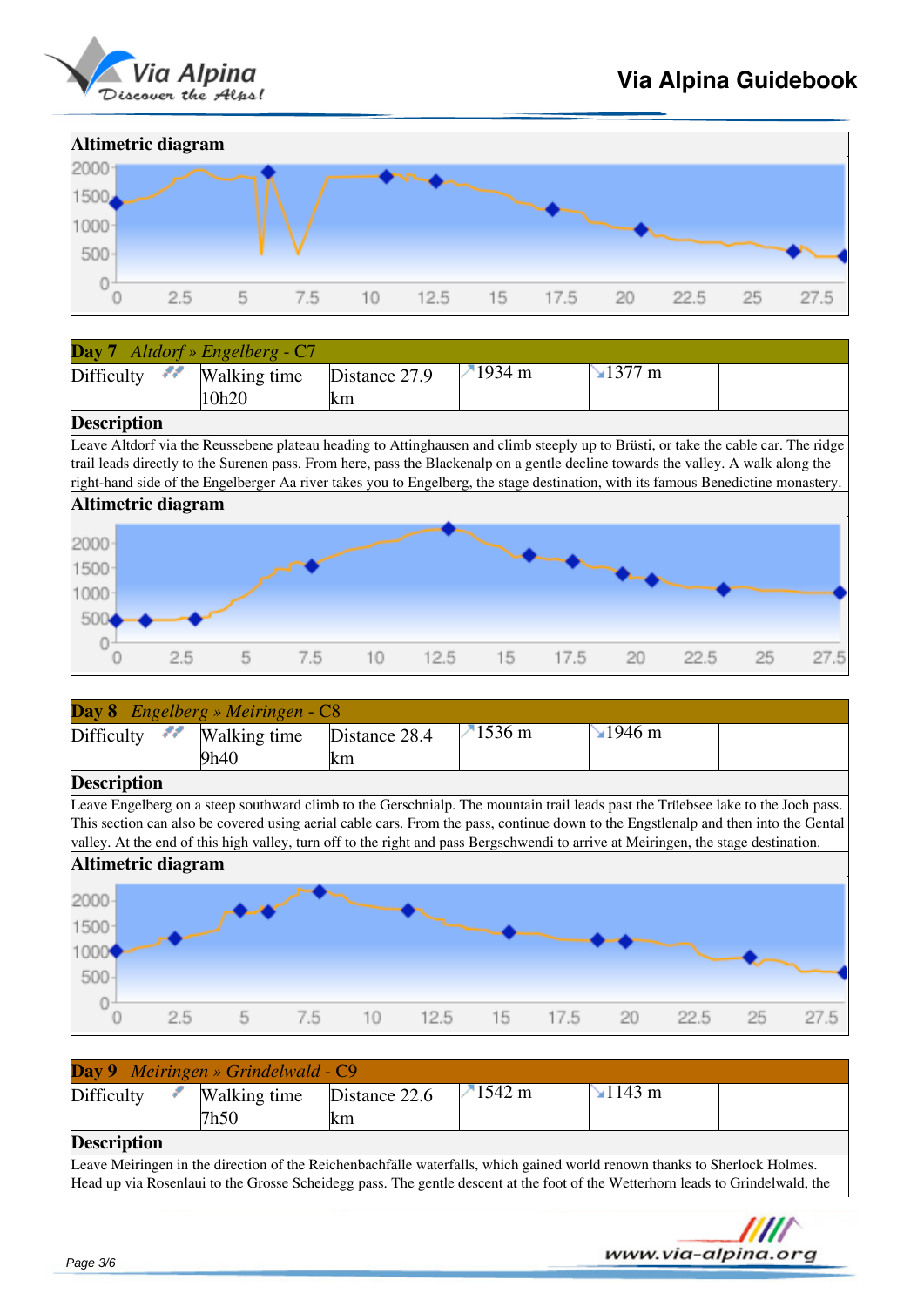

www.via-alpina.ora

stage destination. It is possible to take the Meiringen-Grindelwald bus at practically every point in this stage.



| <b>Day 10</b> Grindelwald » Lauterbrunnen - C10 |               |                  |                       |  |
|-------------------------------------------------|---------------|------------------|-----------------------|--|
| Difficulty<br>Walking time                      | Distance 18.5 | $1218 \text{ m}$ | $\mathbf{\leq}1394$ m |  |
| 6h50                                            | lkm           |                  |                       |  |

#### **Description**

Leave Grindelwald following the "Kleiner Scheidegg" railway and climb directly below the Eiger north face up to the Kleiner Scheidegg. From the pass, head slightly downhill past the Wengernalp to Mürren. A short but steep climb down or a journey with the rack railway takes you to Lauterbrunnen, the stage destination.



| <b>Day 11</b> Lauterbrunnen » Griesalp - C11 |      |               |                  |                 |  |  |  |  |
|----------------------------------------------|------|---------------|------------------|-----------------|--|--|--|--|
| Difficulty $\mathcal{M}$ Walking time        |      | Distance 20.5 | $2162 \text{ m}$ | $\sqrt{1558}$ m |  |  |  |  |
|                                              | 9h00 | <b>Km</b>     |                  |                 |  |  |  |  |
| $\blacksquare$                               |      |               |                  |                 |  |  |  |  |

#### **Description**

Leave Lauterbrunnen heading southward and climb uphill past rock faces and the Staubbach waterfalls to Mürren. It is also possible to take the rack railway to Mürren. A gentle incline takes you to the Poganggen Alp and later the Sefinenfurgge gap, from where a first view of the Blüemlisalp opens out. Pass the Dürreberg peak and head down to Griesalp, the stage destination.



| <b>Description</b>             |                                           |               |                 |                 |  |
|--------------------------------|-------------------------------------------|---------------|-----------------|-----------------|--|
|                                | 7h10                                      | km            |                 |                 |  |
| Difficulty <b>Walking time</b> |                                           | Distance 15.5 | $\sqrt{1343}$ m | $\text{1595 m}$ |  |
|                                | <b>Day 12</b> Griesalp » Kandersteg - C12 |               |                 |                 |  |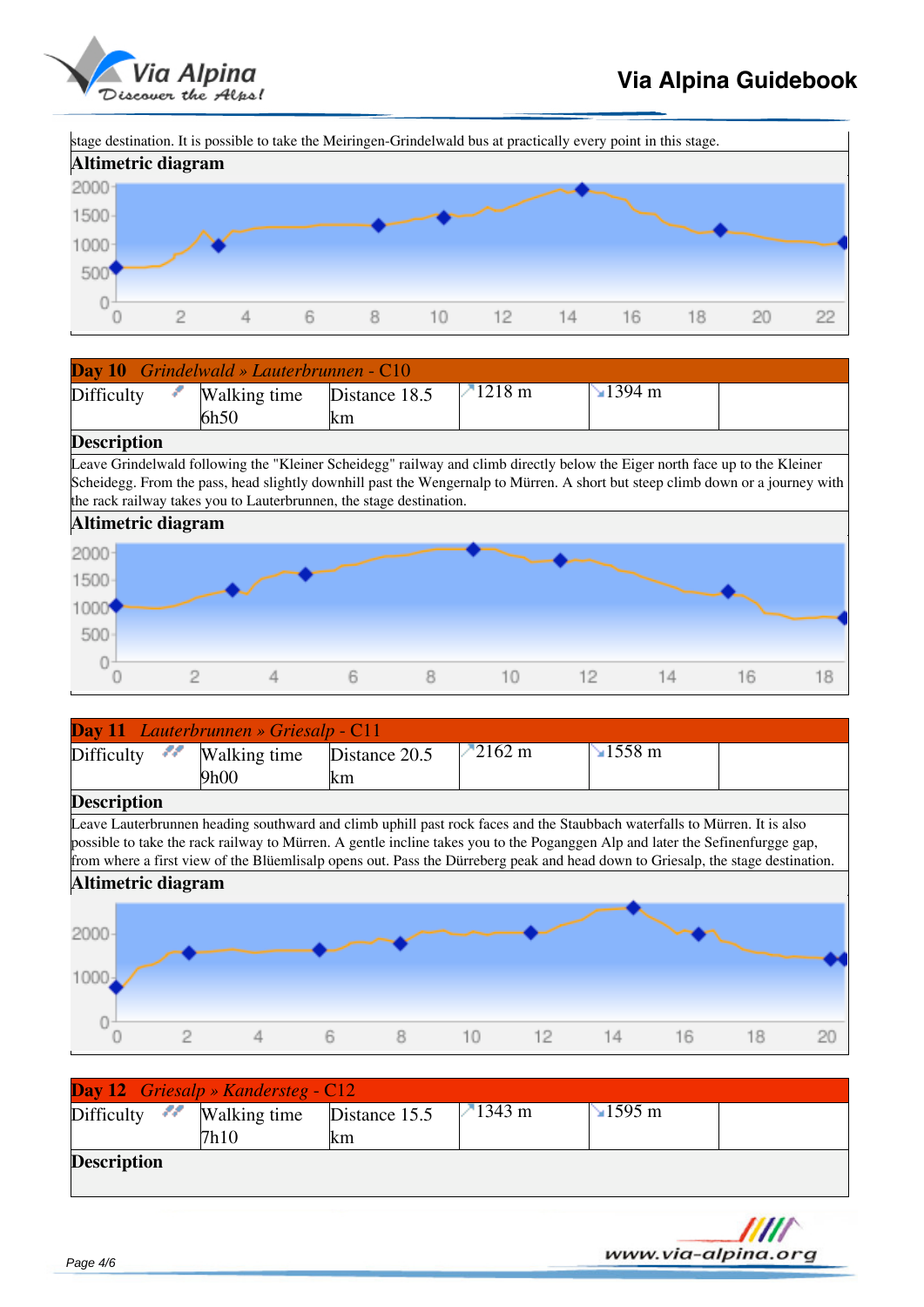

Leave the Griesalp heading southward and climb up past the Bundalp to the Hohtürli pass, the highest point on the Via Alpina trail through Switzerland. Below the Blüemlisalp glacier, walk down to the Öschinensee lake. Follow its outlet - the Öschinenbach stream to reach Kandersteg, the stage destination.



| <b>Day 13</b> Kandersteg » Adelboden - C13 |                                                |     |                   |                 |  |  |  |
|--------------------------------------------|------------------------------------------------|-----|-------------------|-----------------|--|--|--|
|                                            | $Difficulty$ $\sim$ Walking time Distance 18.6 |     | $-1407 \text{ m}$ | $\sqrt{1243}$ m |  |  |  |
|                                            | 7h10                                           | lkm |                   |                 |  |  |  |

### **Description**

Leave Kandersteg and head southward along the railway line, climbing alongside the Alpbach stream to Usser Üschine hamlet. From here, the mountain trail leads steeply up to the Bunder Chrinde. Climb through the steep couloir behind the pass down to the Bunderalp, and then continue to Adelboden, the stage destination.



| <b>Bibliography</b>                                  |                                                                                                                       |                                        |  |  |  |  |
|------------------------------------------------------|-----------------------------------------------------------------------------------------------------------------------|----------------------------------------|--|--|--|--|
| Links                                                | Maps                                                                                                                  | Guidebooks                             |  |  |  |  |
| http://www.tourismus.li                              | - Wanderkarte Liechtenstein ~ Liechtensteinische                                                                      | St. Gallen-Appenzell                   |  |  |  |  |
| http://www.alpenverein.li                            | Fremdenverkehrzentrale (1:25'000)                                                                                     | Fürstentum Liechtenstein,              |  |  |  |  |
|                                                      | - LK 238 Montafon - Bundesamt für Landestopographie,                                                                  | Werner Zöbeli                          |  |  |  |  |
| http://www.bergwerk-gonzen.ch 3084 Wabern (1:50'000) |                                                                                                                       | Kümmerly und Frey AG (ISBN             |  |  |  |  |
|                                                      | $WK 371$ $\sim$ Freytag&Berndt (1:50'000)                                                                             | $3-259-03671-7$                        |  |  |  |  |
| http://www.pizol.ch/sargans/                         | $-237$ T Walenstadt $\sim$ Swisstopo (1:50'000)                                                                       | - 20 Bergwanderungen Region            |  |  |  |  |
| http://www.geopark.ch/                               | - Glarnerland Walensee $\rightarrow$ Hallwag Kümmerly und Frey <i>Ostschweiz</i>                                      | $\sim$ Werd                            |  |  |  |  |
| http://www.afom.ch/                                  | $AG / ISBN 3-259-00865-9(1:60'000)$                                                                                   | Verlag TA Media AG (ISBN               |  |  |  |  |
| http://www.geopark.ch/                               | - Wanderkarte Flumserberge-Walensee ~ Kantonal st.                                                                    | Werd Verlag)                           |  |  |  |  |
|                                                      | Gallische Wanderwege / ISBN 3-906606-08-0 (1: 25'000)                                                                 | - Glarnerland<br>$\tilde{\phantom{a}}$ |  |  |  |  |
| http://www.weg-der-schweiz.ch/- 247 T Sardona        | ~ Swisstopo $(1:50'000)$                                                                                              | Bergverlag Rother (ISBN                |  |  |  |  |
| http://www.museen-uri.ch/                            | $\frac{1}{2}$ Glarnerland-Walensee $\sim$ Hallwag Kümmerly und Frey 3-7633-4166-8)                                    |                                        |  |  |  |  |
|                                                      | AG / ISBN 3-259-00865-9 (1: 60'000)                                                                                   | - Glarner Ueberschreitungen            |  |  |  |  |
|                                                      | $http://www.kloster-engelberg.ch-246 T Klausenpass$ ~ Swisstopo (1:50'000)                                            | ~ Rotpunktverlag (ISBN                 |  |  |  |  |
|                                                      | $\frac{1}{2}$ <i>Uri</i> $\sim$ Hallwag Kümmerly + Frey, ISBN 3-259-00873-X                                           | 3-85869-204-2)                         |  |  |  |  |
| http://www.aareschlucht.ch/                          | (1:60'000)                                                                                                            | - Wanderbuch Uri                       |  |  |  |  |
|                                                      | $\frac{http://www.ballenberg.ch/}{http://www.ballenberg.ch/}$   Wanderkarte Glarnerland $\sim$ Glarner Wanderwege (1: | Gisler Druck AG (ISBN                  |  |  |  |  |
| http://www.sherlockholmes.ch/50'000)                 |                                                                                                                       | $3-906130-17-7$                        |  |  |  |  |
|                                                      | ~ URI, Schächental, ISBN<br>- Urner Wanderwegverein                                                                   | - 20 Bergwanderungen Region            |  |  |  |  |
| http://www.reichenbachfall.ch/ 3-906130-14-2 ()      |                                                                                                                       | $\sim$ Werd<br>Zentralschweiz          |  |  |  |  |
| http://www.rosenlaui.biz/                            | $-245$ T Stans<br>~ Swisstopo $(1:50'000)$                                                                            | Verlag TA Media AG (ISBN               |  |  |  |  |